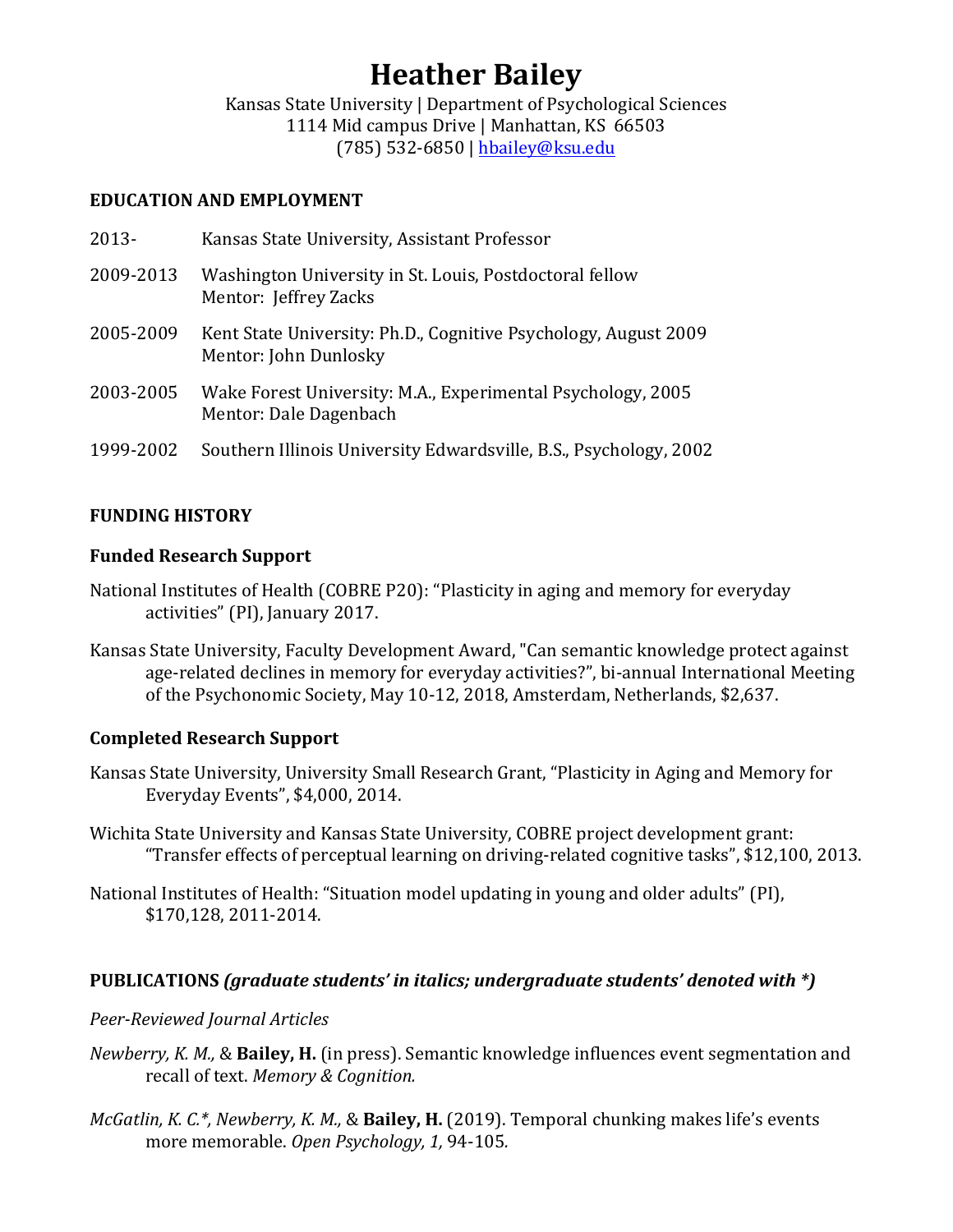- *Bui, J.*, Pyc, M. A., & Bailey, H. (2018). When people's judgments of learning (JOLs) are extremely accurate at predicting subsequent recall: The "Displaced-JOL Effect". *Memory, 26, 771-783.*
- **Bailey, H.,** Kurby, C. A., Sargent, J. O., & Zacks, J. M. (2017). Attentional focus affects how events are segmented and updated in narrative reading. Memory & Cognition, 45, 940-955.
- *Flores, S., Bailey, H., Eisenberg, M. L., & Zacks, J. M. (2017). Event segmentation improves event* memory up to one month later. *Journal of Experimental Psychology: Learning, Memory, and Cognition, 43,* 1183-1202*.*
- **Bailey, H., Sargent, J. Q.,** *Flores, S.***, Zacks, J. M., Nowotony, P., & Goate, A. (2015).** APOE ε4 genotype status predicts everyday memory. Aging, Neuropsychology, and Cognition, 22, 639-666*.*
- **Bailey, H., & Zacks, J. M. (2015). Situation model updating in young and older adults: Global vs.** incremental mechanisms. *Psychology and Aging 30, 232-244.*
- **Bailey, H.**, Dunlosky, J., & Hertzog, C. (2014). Does strategy training reduce age-related deficits in working memory? *Gerontology, 60,* 346-356.
- **Bailey, H.**, Kurby, C. A., Giovannetti, T., & Zacks, J. M. (2013). Action perception predicts action performance. *Neuropsychologia, 51,* 2294-2304*.*
- Sargent, J. Q., Zacks, J. M., Hambrick, D. Z., Zacks, R. T., Kurby, C. A., **Bailey, H.**, *Eisenberg, M. L.*, & Beck, T. M. (2013). Event segmentation ability uniquely predicts memory across the lifespan. *Cognition, 129,* 241-255.
- **Bailey, H., Zacks, J. M., Hambrick, D. Z., Zacks, R. T., Head, D., Kurby, C. A., & Sargent, J. Q. (2013).** Medial temporal lobe volume predicts elders' everyday memory. *Psychological Science*, 24, 1113-1122.
- **Bailey, H.** (2012). Computer-paced versus experimenter-paced working memory span tasks: Are they equally reliable and valid? *Learning and Individual Differences, 22, 875-881.*
- Was, C. A., Dunlosky, J., **Bailey, H.**, & Rawson, K. A. (2012). The unique contributions of the facilitation of procedural memory and working memory to individual differences in intelligence, *Acta Psychologica, 3,* 425-433.
- Was, C. A., Rawson, K. A., Bailey, H., & Dunlosky, J. (2011). Content-embedded tasks beat complex span for predicting comprehension, *Behavioral Research Methods, 43, 910-915.*
- **Bailey, H.**, Dagenbach, D., & Jennings, J. M. (2011). The locus of the benefits of repetition lag memory training, *Aging, Neuropsychology, and Cognition, 18, 577-593.*
- **Bailey, H., & Zacks, J. M. (2011).** Literature and event understanding. *Scientific Study of Literature*, *1,* 72-78*.*
- **Bailey, H.**, Dunlosky, J., & Kane, M. J. (2011). Contribution of strategy use to performance on complex and simple span tasks. *Memory & Cognition, 39, 447-461*.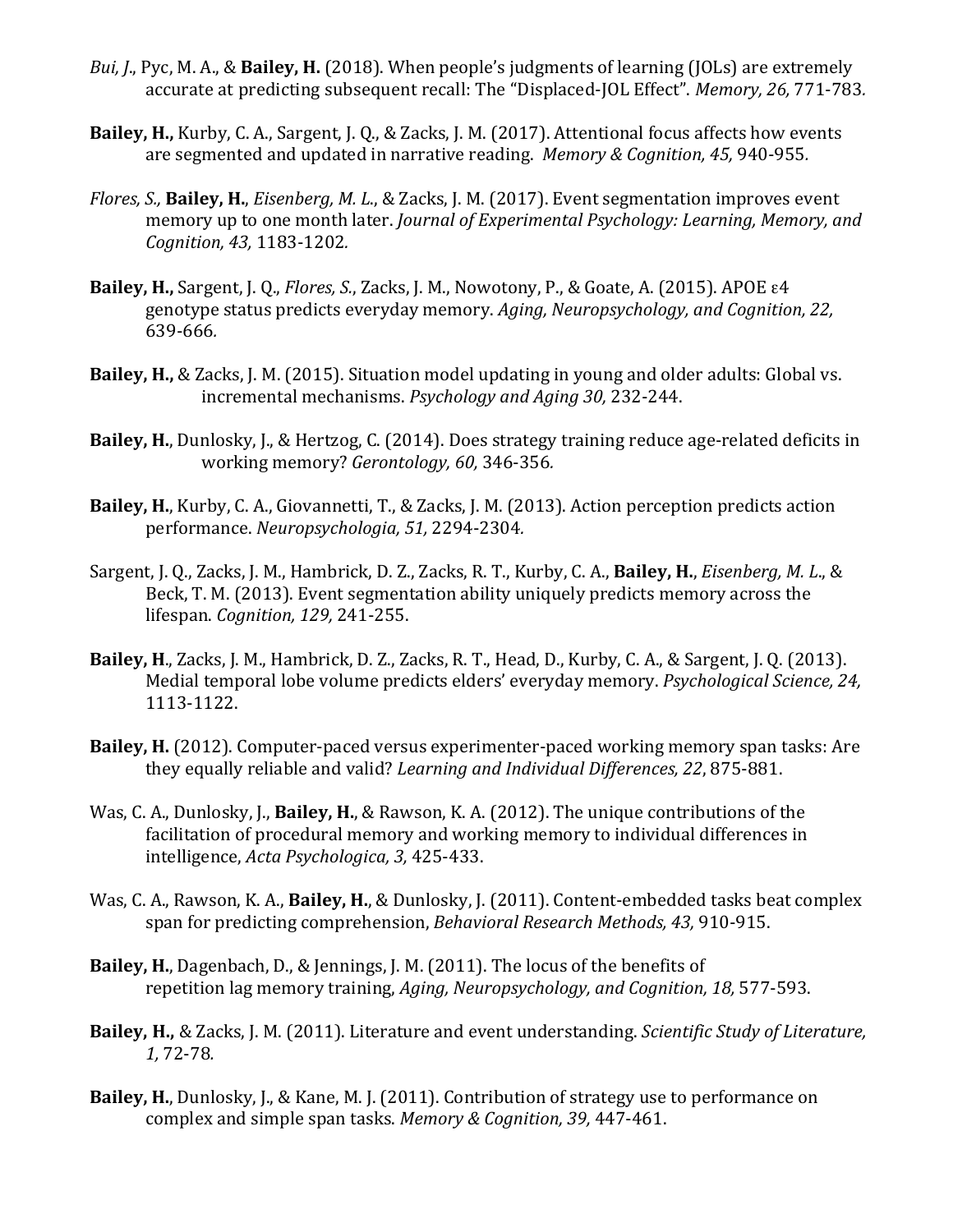- **Bailey, H.,** Dunlosky, J., & Hertzog, C. (2010). Metacognitive training at home: Does it improve older adults' learning? *Gerontology, 56,* 414-420*.*
- Ariel, R., Dunlosky, J., & Bailey, H. (2009). Agenda-based regulation of study-time allocation: When agendas override item-based monitoring. *Journal of Experimental Psychology: General, 138,* 432-447.
- **Bailey, H.**, Dunlosky, J., & Hertzog, C. (2009). Does differential strategy use account for agerelated differences in working-memory performance? *Psychology & Aging, 24, 82-92.*
- **Bailey, H.**, Dunlosky, J., & Kane, M. J. (2008). Why does working memory span predict complex cognition? Testing the strategy-affordance hypothesis. *Memory & Cognition, 36, 1383-*1390*.*
- Dunlosky, J., Cavallini, E., **Roth, H.**, McGuire, C. L., Vecchi, T., & Hertzog, C. (2007). Do self monitoring interventions improve older adult learning? *Journals of Gerontology: Series B, 62B*, 70-76.

## *Chapters*

- Sargent, J. Q., **Bailey, H.**, & Zacks, J. M. (2015). Perceptual segmentation of naturalistic events: Methods and applications. In J. Szalma, M. Scerbo, R. Parasuraman, P. Hancock, & R. Hoffman (Eds.), *Cambridge Handbook of Applied Perception Research*. Cambridge, UK: Cambridge University Press.
- Dunlosky, J., **Bailey, H.**, & Hertzog, C. (2011). Memory enhancement strategies: What works best for obtainin3g memory goals? In P. E. Hartman-Stein & A. La Rue (Eds). *Enhancing cognitive fitness in adults: A handbook for the development of community based programs.* (pp. 3-24). New York: Springer.

## **PUBLICATIONS UNDER REVIEW**

- **Bailey, H.,** *Flores, S., & Zacks, J. M.* (under review). Tell me something new: Neural correlates of situation model updating are preserved with age.
- *Kenney, K. L.,* & **Bailey, H.** (under review). Low-stakes quizzes improve learning and reduce overconfidence in college students.

## **PRESENTATIONS** (graduate students' in italics; undergraduate students' denoted with \*); **since 2013***)*

- *Brehm, J.\*, Rogers, J.\*, Smith, M. E., & Bailey, H.* (2019, April). Age differences in encoding actions for everyday activities. Poster to be given at the annual meeting of the Midwestern Psychological Association Conference, Chicago, IL.
- *Newberry, K. M., & Bailey, H.* (2019, April). Influence of expertise on segmentation and memory. Talk to be given at the annual meeting of the Midwestern Psychological Association Conference, Chicago, IL.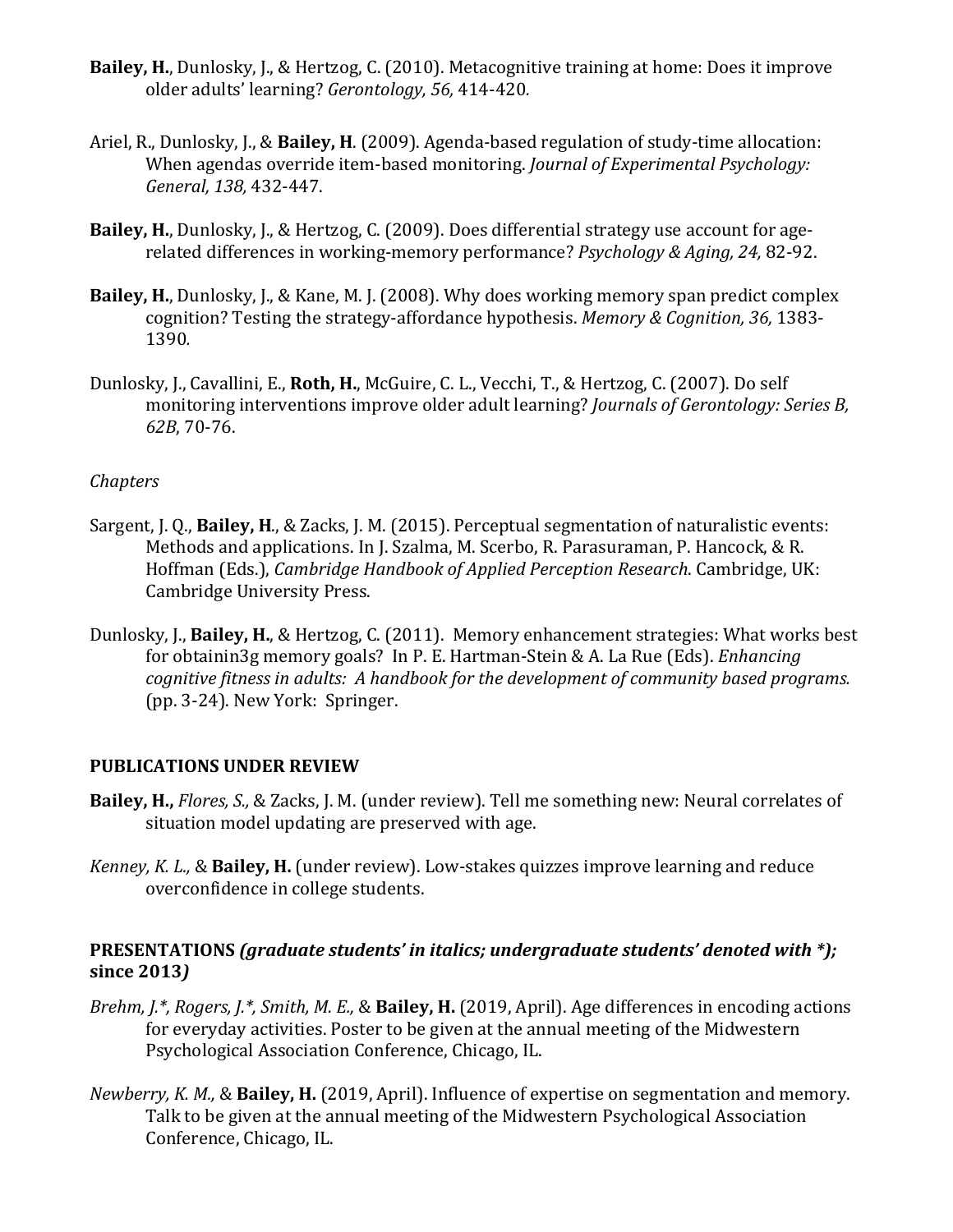- *Rogers, J.\*, Capko, T., Pitts, B., & Bailey, H. (2019, April).* Non-somatic symptoms of depression predict suicidal thoughts in college students. Poster to be given at the annual meeting of the Midwestern Psychological Association Conference, Chicago, IL.
- *Smith, M. E., Bailey, H., Newberry, K. M., & Rogers, J.\** (2019, April). *Effects* of knowledge on encoding and memory for everyday activities. Talk to be given at the annual meeting of the Midwestern Psychological Association Conference, Chicago, IL.
- *Newberry, K. M., Smith, M. E., & Bailey, H.* (2018, November). Offense, defense, and tanks... Oh my! The influence of expertise on the perception and memory of basketball and Overwatch videos. Poster presented at the 59th annual meeting of the Psychonomic Society, New Orleans, Louisiana.
- *Smith, M. E., Newberry, K. M., & Bailey, H.* (2018, November). Differential effects of knowledge on encoding and memory for everyday activities in younger and older adults. Poster presented at the 59th annual meeting of the Psychonomic Society, New Orleans, Louisiana.
- **Bailey, H.** (2018, May). Semantic-knowledge can protect against age-related declines in memory for everyday activities. Talk given at the International meeting of the Psychonomic Society, Amsterdam, Netherlands.
- *Newberry, K. M., Smith, M., & Bailey, H.* (2018, May). The role of knowledge in age-related changes in event segmentation and memory. Poster presented at the International meeting of the Psychonomic Society, Amsterdam, Netherlands.
- **Bailey, H.** (2018, May). The role of knowledge in age-related differences in the segmentation and memory of everyday activities. Invited talk given for a symposium at the 2018 Cognitive Aging Conference, Atlanta, GA.
- *Newberry, K. M., Smith, M., & Bailey, H.* (2018, May). The role of knowledge in age-related changes in event segmentation and memory. Poster presented at the 2018 Cognitive Aging Conference, Atlanta, GA.
- Zacks, J. M., **Bailey, H.** & Kurby, C. A. (2018, May). The dynamics of event model construction and updating. Poster presented at the 2018 Cognitive Aging Conference, Atlanta, GA.
- *McGatlin, K.\*, & Bailey, H. (2018, April).* The effects of environment on cognitive processes over time. Poster presented at the Annual Meeting of the Midwestern Psychological Association Conference, Chicago, IL.
- *Rogers, J.\*,* & **Bailey, H.** (2018, April). Memory recall for television episodes interrupted by commercials containing an emotional component. Poster presented at the Annual Meeting of the Midwestern Psychological Association Conference, Chicago, IL.
- *Newberry, K. M., & Bailey, H.* (2017, November). *Adopting a perspective influences event segmentation and recall.* Poster presented at the 58th annual meeting of the Psychonomic Society, Vancouver, Canada.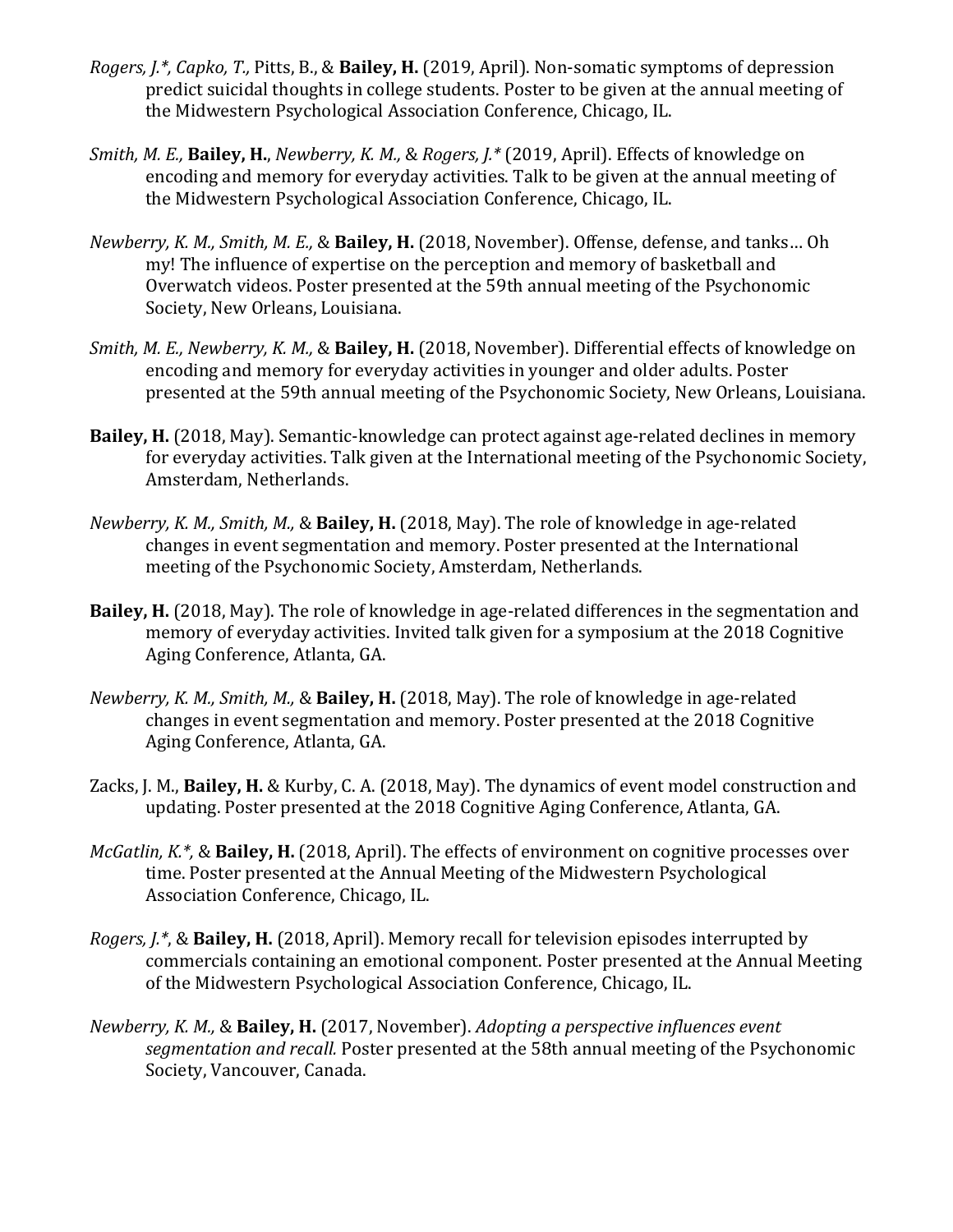- DeGraffenreid, C., Ernst, A., Newberry, K. M., & Bailey, H. (2017, November). Age-related changes *in the role of knowledge in memory.* Poster presented at the annual meeting of the Association for Psychological and Educational Research in Kansas, Atchison, KS.
- *Waldeier, K. R., Bailey, H., & Garcia, R. G. (2017, November). Older adults' perceptions of hearing* aids. Poster presented at the annual meeting of the Association for Psychological and Educational Research in Kansas, Atchison, KS.
- **Bailey, H.** (2017, April). *The effects of knowledge on event segmentation and recall.* Invited talk given at the Annual Meeting of the Midwestern Psychological Association Conference, Chicago, IL.
- *Newberry, K. M., & Bailey, H. (2017, April). An investigation of context on event segmentation and recall.* Talk given at the Annual Meeting of the Midwestern Psychological Association Conference, Chicago, IL.
- *McGatlin, K., Newberry, K. M., & Bailey, H. (2017, April). An investigation of perspective on event* segmentation and recall. Poster presented at the Annual Meeting of the Midwestern Psychological Association Conference, Chicago, IL.
- *Newberry, K. M., & Bailey, H. (2016, November). Washing clothes of the meaning of life? An investigation of context on event segmentation and recall.* Poster presented at the 57th annual meeting of the Psychonomic Society, Boston, MA.
- Kitterman, C., & Bailey, H. (2015, April). *Effects of narrative boundaries and page turns on agerelated text memory* Poster presented at the annual meeting of the Southwestern Psychological Association, Wichita, KS.
- *Bui, D., Pyc, M. A., & Bailey, H. (2014, November). When people's judgments of learning (JOLs) are* extremely accurate at predicting subsequent recall: The "Displaced-JOL Effect". Poster presented at the 54th annual meeting of the Psychonomic Society, Long Beach, CA.
- *Flores, S., Bailey, H., Eisenberg, M. L., & Zacks, J. M. (2014, November). <i>Effective event* segmentation *improves memory for everyday events over time.* Poster presented at the 54th annual meeting of the Psychonomic Society, Long Beach, CA.
- **Bailey, H.**, & Zacks, J. M. (2013, November). *Situation model updating in young and older adults.* Poster presented at the 53rd annual meeting of the Psychonomic Society, Toronto, Ontario, Canada.
- Kurby, C. A., Zacks, J. M., Sargent, J. O., & Bailey, H. (2013, November). Aging and event segmentation: An fMRI investigation of individual differences in event perception and *memory.* Poster presented at the 53rd annual meeting of the Psychonomic Society, Toronto, Ontario, Canada.
- **Bailey, H.,** Sargent, J. Q., *Flores, S., Zacks, J. M., Nowotony, P., & Goate, A. (2013, May). <i>APOE*  $\epsilon$ *4 genotype status predicts everyday memory*. Talk given at the Annual Meeting of the Midwestern Psychological Association Conference, Chicago, IL.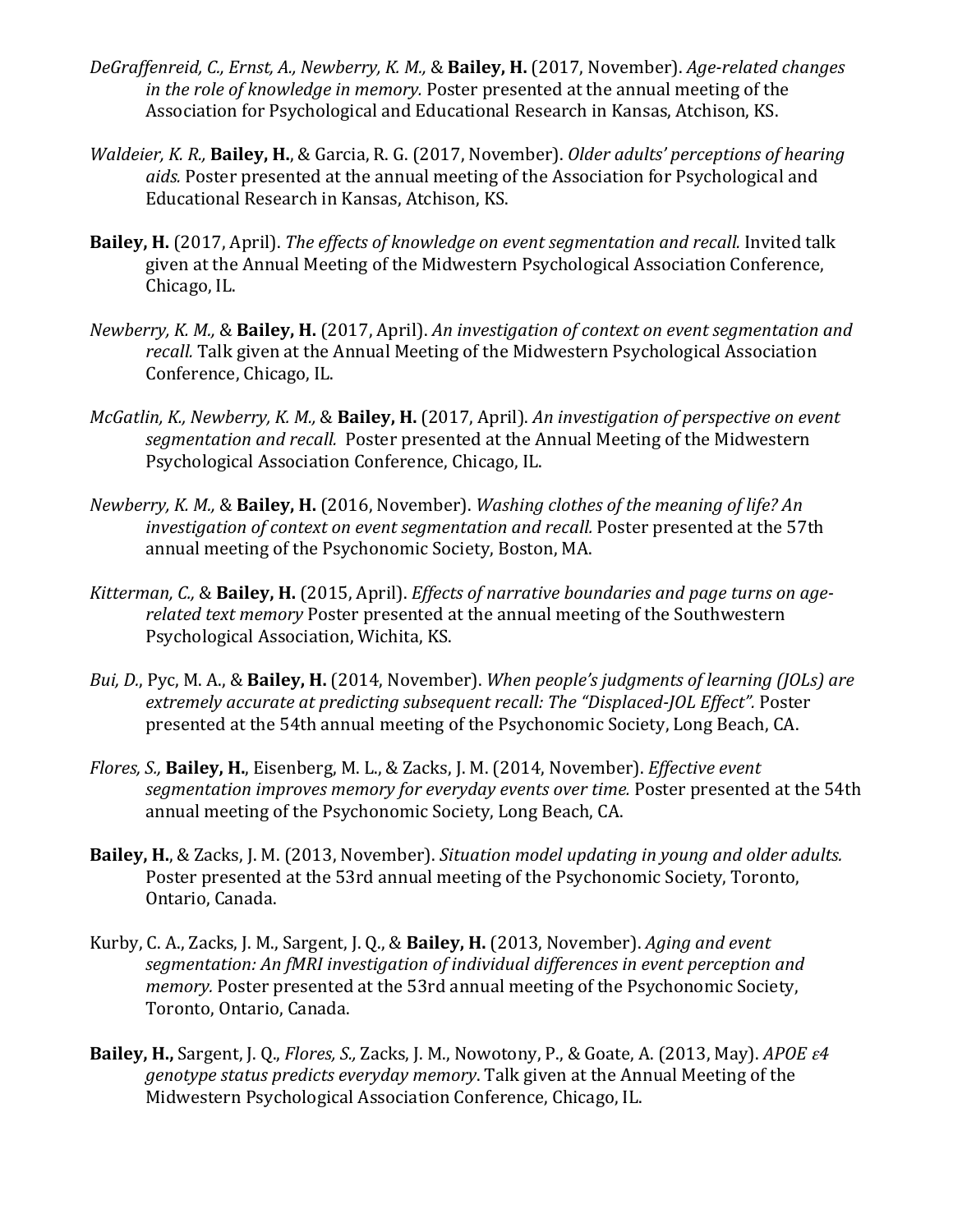#### **CHAIRED SESSIONS**

- **Bailey, H.** (2017, April). Session moderator. Memory Session conducted at the annual meeting of the Midwestern Psychological Association, Chicago, IL.
- Bailey, H. (2010, May). Session moderator. Cognitive Aging Session conducted at the annual meeting of the Midwestern Psychological Association, Chicago, IL.

#### **HONORS & AWARDS**

| 2019      | SPOTLIGHT K-State presenter                                                   |
|-----------|-------------------------------------------------------------------------------|
| 2018      | Presidential Award for Excellence in Undergraduate Teaching                   |
| 2017      | William L. Stamey Undergraduate Teaching Award                                |
| 2017      | <b>Faculty Development Award</b>                                              |
| 2014      | ADVANCE Distinguished Lecture Series Award, Kansas State University           |
| 2004      | Summer Research Fellowship, Wake Forest University                            |
| 2000      | Robert J. McGlaughlin Honors Award, Southern Illinois University Edwardsville |
| 1999-2002 | Dean's Scholar Award, Southern Illinois University Edwardsville               |

## **SERVICE**

## **Service to the Field**

Ad hoc Journal Reviewer: Aging & Mental Health Applied Cognitive Psychology Behavioral Research Methods Cognition Cognitive Research: Principles and Implications Collabra Journal of Applied Research in Memory and Cognition Journal of Experimental Psychology: General Journal of Experimental Psychology: Learning, Memory, and Cognition Journal of Gerontology: Psychological Sciences Learning & Individual Differences Memory Memory & Cognition Modern Language Journal Psychology & Aging Psychonomic Bulletin & Review Quarterly Journal of Experimental Psychology Scientific Reports

Grant Reviewer:

National Science Foundation Human Cognition and Perception Program